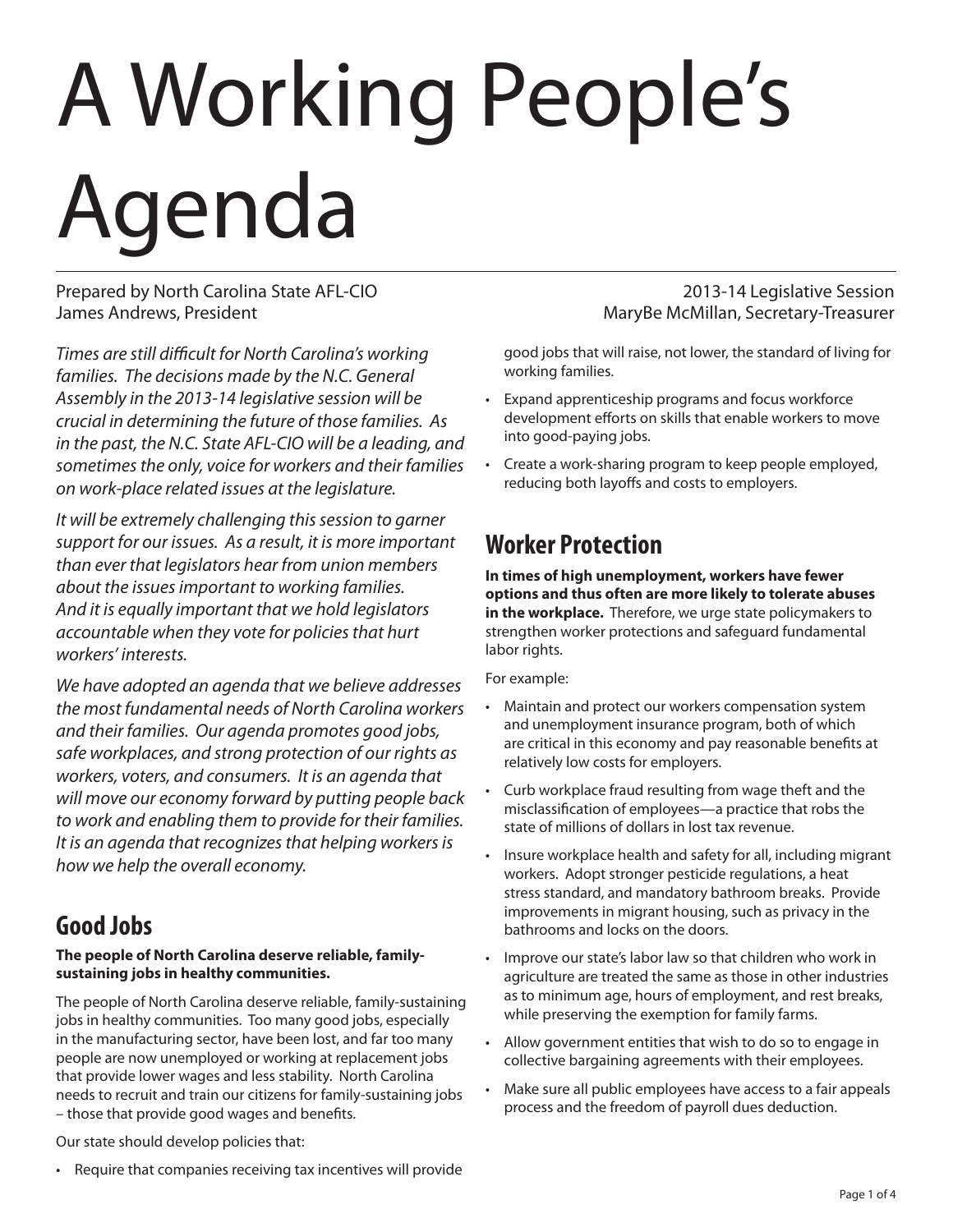# **A Strong Safety Net**

Many families are still struggling to make ends meet. If severe budget cuts continue, our public infrastructure, including our schools, will suffer, and many people—including seniors, the disabled, and children--will lose the assistance they depend upon for survival. By providing necessary support to the vulnerable and those still struggling to find jobs, we provide a lifeline to families in need and also help stimulate local economies. A balanced approach to the budget that combines protection for the vulnerable with tax fairness is both a moral imperative and fiscally responsible.

For example, the legislature should:

- • Protect vital public services for the elderly, children, and those with special needs.
- Modernize our tax code to ensure adequate revenue and progressive, fair taxation that doesn't ask more from those least able to pay. Generate revenue by closing the loophole that allows large, multistate corporations to avoid paying their fair share of NC taxes.
- Prevent the privatization of our education system through vouchers and charter schools and instead adequately fund our public schools so the future generation will have the skills and training needed to obtain good jobs.
- • Expand Medicaid coverage under the Affordable Care Act and establish a consumer-friendly Health Benefits Exchange.
- • Restore funding to the Housing Trust Fund.

#### **A Fair and Open Democracy**

We believe in a government of the people, by the people, and for the people. In keeping with the founding principles of our democracy, we will oppose any efforts at voter suppression including ID requirements and the shortening of the early voting period. We will support an independent redistricting commission as well as public campaign financing and other efforts to level the playing field and take special interest money out of politics.

# **Consumer Protection**

We have seen how easy credit and unscrupulous lending practices can damage our economy and wreck families' lives. Now more than ever, we must guard against predatory lending, unnecessary garnishment of wages, and other abusive practices that weaken working families' financial security and economic well-being.

# **Federal Issues**

It will take more than just state legislative policies to get our economy back on track. We also need federal investment in job creation. We will lobby our congressional representatives to stop unfair trade deals and tax policies that have helped send manufacturing jobs overseas. We will fight for wage standards that make all jobs good jobs, and we will advocate for labor law reform, collective bargaining rights for first responders,

comprehensive immigration reform, and protection of critical federal assistance programs like Social Security, Medicare, and Medicaid.

To create an economy that finally works for everyone, we need a working people's agenda passed at all levels of government. We are counting on you, our members, to help make that happen.

# **Contacting Your Legislators**

Use this information to reach out to your elected lawmakers in Raleigh and Washington, DC, and press them to adopt an agenda that works for working people.

#### **N.C. Senators**

| <u>Phone (all 919)</u> | <b>Senator</b>     | <b>Office</b>  |
|------------------------|--------------------|----------------|
| 733-5876               | Allran             | 625 LOB        |
| 733-5745               | Apodaca            | 2010 LB        |
| 715-3036               | Barefoot           | 623 LOB        |
| 733-5653               | Barringer          | 411 LOB        |
| 733-5708               | Berger             | 2008 LB        |
| 733-5665               | Bingham            | 2117LB         |
| 733-5752               | Blue               | 1117LB         |
| 715-0690               | <b>Brock</b>       | 521 LOB        |
| 715-3034               | <b>Brown</b>       | 300-B LOB      |
| 733-7850               | <b>Brunstetter</b> | 2022 LB        |
| 733-5878               | <b>Bryant</b>      | 520 LOB        |
| 733-9349               | Clark              | 1121 LB        |
| 715-8331               | Clodfelter         | 620 LOB        |
| 715-8293               | Cook               | <b>525 LOB</b> |
| 715-3038               | Curtis             | 410 LOB        |
| 715-7823               | Daniel             | 1127 LB        |
| 715-8363               | Davis (Don)        | 518 LOB        |
| 733-5875               | Davis (James)      | 2111 LB        |
| 733-5955               | Ford               | 1119 LB        |
| 733-5190               | Forest             | 2104 LB        |
| 715-2525               | Goolsby            | 406 LOB        |
| 733-5650               | Graham             | 622 LOB        |
| 301-1446               | Gunn               | 312 LOB        |
| 733-5734               | Harrington         | 2113LB         |
| 733-7223               | Hartsell           | 300-C LOB      |
| 733-3460               | <b>Hise</b>        | 1026 LB        |
| 733-5850               | Hunt               | 309 LOB        |
| 733-5705               | Jackson            | <b>523 LOB</b> |
| 715-3040               | Jenkins            | 621 LOB        |
| 733-5804               | Kinnaird           | 628 LOB        |
| 733-4599               | <b>McKissick</b>   | 516 LOB        |
| 733-5953               | <b>McLaurin</b>    | 1118LB         |
| 733-5776               | Meredith           | 314 LOB        |
| 715-3001               | Nesbitt            | 1129 LB        |
| 715-3030               | Newton             | 408 LOB        |
| 733-5620               | Parmon             | 519 LOB        |
| 733-5621               | Pate               | 1028 LB        |
| 733-5748               | Rabin              | 526 LOB        |
| 733-5963               | Rabon              | 2108 LB        |
| 733-5743               | Randleman          | 308 LOB        |
| 715-3042               | Robinson           | 1120 LB        |
| 733-5655               | Rucho              | 300-A LOB      |
| 733-5706               | Sanderson          | 629 LOB        |
|                        |                    | Page 2 of 4    |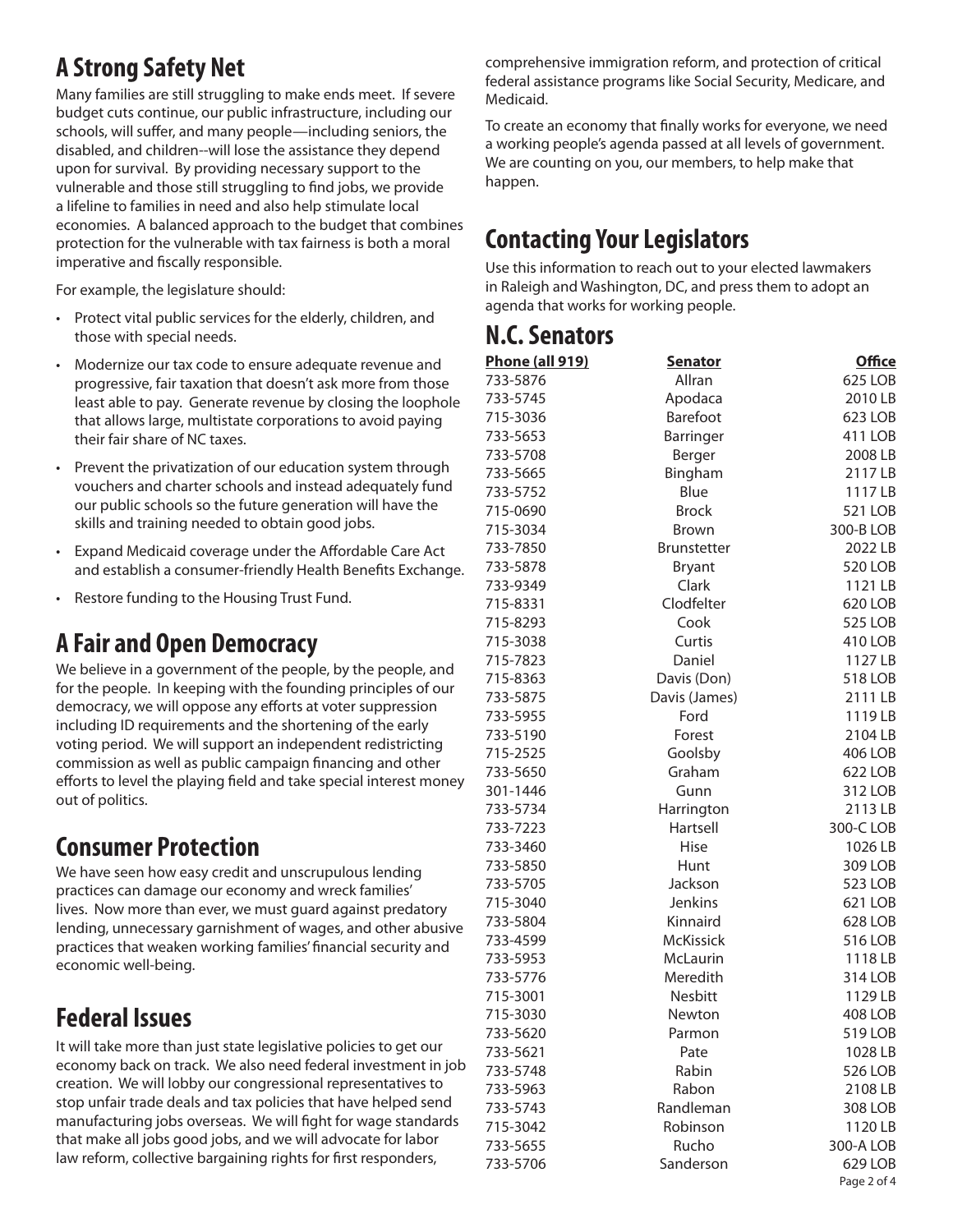| <b>Phone (all 919)</b>      | <b>Senator</b>                                                            | <b>Office</b>  | <b>Phone (all 919)</b> | Representative  | <b>Office</b>  |
|-----------------------------|---------------------------------------------------------------------------|----------------|------------------------|-----------------|----------------|
| 733-5742                    | Soucek                                                                    | 310 LOB        | 733-5749               | Hager           | 304 LOB        |
| 715-6400                    | Stein                                                                     | 1113LB         | 733-5872               | Hall (Larry)    | <b>506 LOB</b> |
| 715-3050                    | Tarte                                                                     | 2115LB         | 733-5755               | Hall (Duane)    | 1019 LB        |
| 733-5870                    | Tillman                                                                   | 627 LOB        | 733-5754               | Hamilton        | 1313 LB        |
| 733-7659                    | Tucker                                                                    | 311 LOB        | 733-5829               | Hanes, Jr.      | 1305 LB        |
| 733-5856                    | Wade                                                                      | 2106LB         | 733-5191               | Hardister       | 632 LOB        |
|                             | Walters                                                                   | 517 LOB        | 733-5771               |                 |                |
| 733-5651                    |                                                                           |                |                        | Harrison        | 1218 LB        |
| 733-4809                    | Woodard                                                                   | 515 LOB        | 715-2002               | Hastings        | 2123 LB        |
| ncleg.net/                  | Check the N.C. General Assembly website for more information: http://www. |                | 733-5758               | Holley          | 1211 LB        |
|                             |                                                                           |                | 715-8361               | Hollo           | 639 LOB        |
| <b>N.C. Representatives</b> |                                                                           |                | 733-5609               | Holloway        | 305 LOB        |
|                             |                                                                           |                | 733-2406               | Horn            | 419A LOB       |
| <b>Phone (all 919)</b>      | <b>Representative</b>                                                     | <b>Office</b>  | 733-5904               | Howard          | 302 LOB        |
| 733-5902                    | Adams                                                                     | 1219 LB        | 733-5865               | Hurley          | 532 LOB        |
| 733-5778                    | Alexander, Jr.                                                            | 404 LOB        | 301-1450               | Iler            | 637 LOB        |
| 715-3007                    | Arp, Jr.                                                                  | 531 LOB        | 733-7208               | Insko           | <b>502 LOB</b> |
| 733-5530                    | Avila                                                                     | 2217LB         | 733-5974               | Jackson         | 1013 LB        |
| 733-5824                    | Baskerville                                                               | 1315 LB        | 733-5654               | Jeter, Jr.      | 1002 LB        |
| 733-5863                    | Bell (Larry)                                                              | <b>508 LOB</b> | 733-5861               | Johnson         | 301D LOB       |
| 715-3017                    | Bell (John)                                                               | 418A LOB       | 733-5779               | Jones, Jr.      | 416A LOB       |
| 733-5805                    | Blackwell                                                                 | 541 LOB        | 733-7727               |                 |                |
| 733-5781                    | <b>Blust</b>                                                              | 2208 LB        |                        | Jordan          | 420 LOB        |
|                             |                                                                           |                | 733-5747               | Lambeth         | 610 LOB        |
| 733-5903                    | Boles, Jr.                                                                | 528 LOB        | 733-5849               | Langdon, Jr.    | 417B LOB       |
| 733-5825                    | Brandon, Jr.                                                              | 1217 LB        | 715-3015               | Lewis           | 1326 LB        |
| 733-5741                    | <b>Brawley (Robert)</b>                                                   | 303 LOB        | 733-5775               | Lucas           | 509 LOB        |
| 733-5800                    | Brawley, Jr. (William)                                                    | 534 LOB        | 733-7663               | Luebke          | 513 LOB        |
| 733-5772                    | <b>Brisson</b>                                                            | <b>405 LOB</b> | 715-3010               | Malone          | 603 LOB        |
| 715-3029                    | <b>Brody</b>                                                              | 2219 LB        | 715-3023               | Martin          | 306C LOB       |
| 715-0873                    | Brown (Rayne)                                                             | 633 LOB        | 733-6275               | McElraft        | 634 LOB        |
| 733-5757                    | Brown (Brian)                                                             | 604 LOB        | 733-5956               | McGrady         | 419B LOB       |
| 733-5607                    | Bryan, III                                                                | 536 LOB        | 733-0057               | <b>McManus</b>  | 1319 LB        |
| 733-5809                    | Bumgardner                                                                | 608 LOB        | 715-4946               | McNeill         | 418CLOB        |
| 733-5908                    | Burr                                                                      | 307A LOB       | 715-2528               | Michaux, Jr.    | 1227 LB        |
| 733-5827                    | Carney                                                                    | 1221 LB        | 715-9664               | Millis          | 609 LOB        |
| 733-5830                    | Catlin                                                                    | 638 LOB        | 733-5780               |                 |                |
| 715-6707                    | Cleveland                                                                 | 417A LOB       |                        | Mobley          | <b>501 LOB</b> |
| 733-5802                    | Collins                                                                   | 1106 LB        | 715-3012               | Moffitt         | 2119 LB        |
|                             |                                                                           |                | 733-4838               | Moore (Timothy) | 2301 LB        |
| 733-5787                    | Conrad                                                                    | 606 LOB        | 733-5606               | Moore (Rodney)  | 1213 LB        |
| 715-0706                    | Cotham                                                                    | 403 LOB        | 733-5602               | Murry           | 2121 LB        |
| 733-5807                    | Cunningham                                                                | 1109 LB        | 733-5803               | Pierce          | 1204 LB        |
| 733-5605                    | Daughtry                                                                  | 2207 LB        | 715-2009               | Pittman         | 1321 LB        |
| 733-5786                    | Davis, Jr.                                                                | 418B LOB       | 733-5732               | Presnell        | 1025 LB        |
| 715-3021                    | Dixon                                                                     | 416BLOB        | 715-3005               | Queen           | 1017 LB        |
| 715-2526                    | Dockham                                                                   | 2204 LB        | 733-5746               | Ramsey          | 1004 LB        |
| 715-0795                    | Dollar                                                                    | 307B1 LOB      | 733-5878               | Richardson      | 1209 LB        |
| 715-2530                    | Earle                                                                     | 514 LOB        | 733-5905               | Riddell         | 533 LOB        |
| 733-5935                    | Elmore                                                                    | 306A3 LOB      | 733-5773               | Ross (Deborah)  | 1023 LB        |
| 733-5877                    | Faircloth, Jr.                                                            | 613 LOB        | 733-5820               | Ross (Stephen)  | 1010 LB        |
| 733-5898                    | Farmer-Butterfield                                                        | 1220 LB        | 733-5782               | Saine           | 402 LOB        |
| 715-2013                    | Fisher                                                                    | <b>504 LOB</b> | 715-3009               | Samuelson       | 2226 LB        |
| 733-5959                    | Floyd                                                                     | 1325 LB        |                        |                 |                |
| 733-5881                    | Ford                                                                      | 607 LOB        | 733-5886               | Schaffer        | 1323 LB        |
|                             |                                                                           |                | 733-4948               | Setzer          | 1206 LB        |
| 715-3019                    | Foushee                                                                   | 1111 LB        | 715-9644               | Shepard         | <b>530 LOB</b> |
| 733-5860                    | Fulghum, III M.D.                                                         | 602 LOB        | 733-5853               | Speciale        | 1008 LB        |
| 733-5880                    | Gill                                                                      | 1303 LB        | 733-2962               | Stam            | 612 LOB        |
| 733-5601                    | Glazier                                                                   | 1021 LB        | 733-5931               | <b>Starnes</b>  | 301FLOB        |
| 733-5823                    | Goodman                                                                   | 542 LOB        | 733-0010               | Steinburg, Sr.  | 306A2 LOB      |
| 715-0875                    | Graham (Charles)                                                          | 1309 LB        | 715-1883               | <b>Stevens</b>  | 635 LOB        |
| 733-5995                    | Graham, Jr. (George)                                                      | 1317 LB        | 715-3026               | Stone           | 529 LOB        |
|                             |                                                                           |                |                        |                 | Page 3 of 4    |